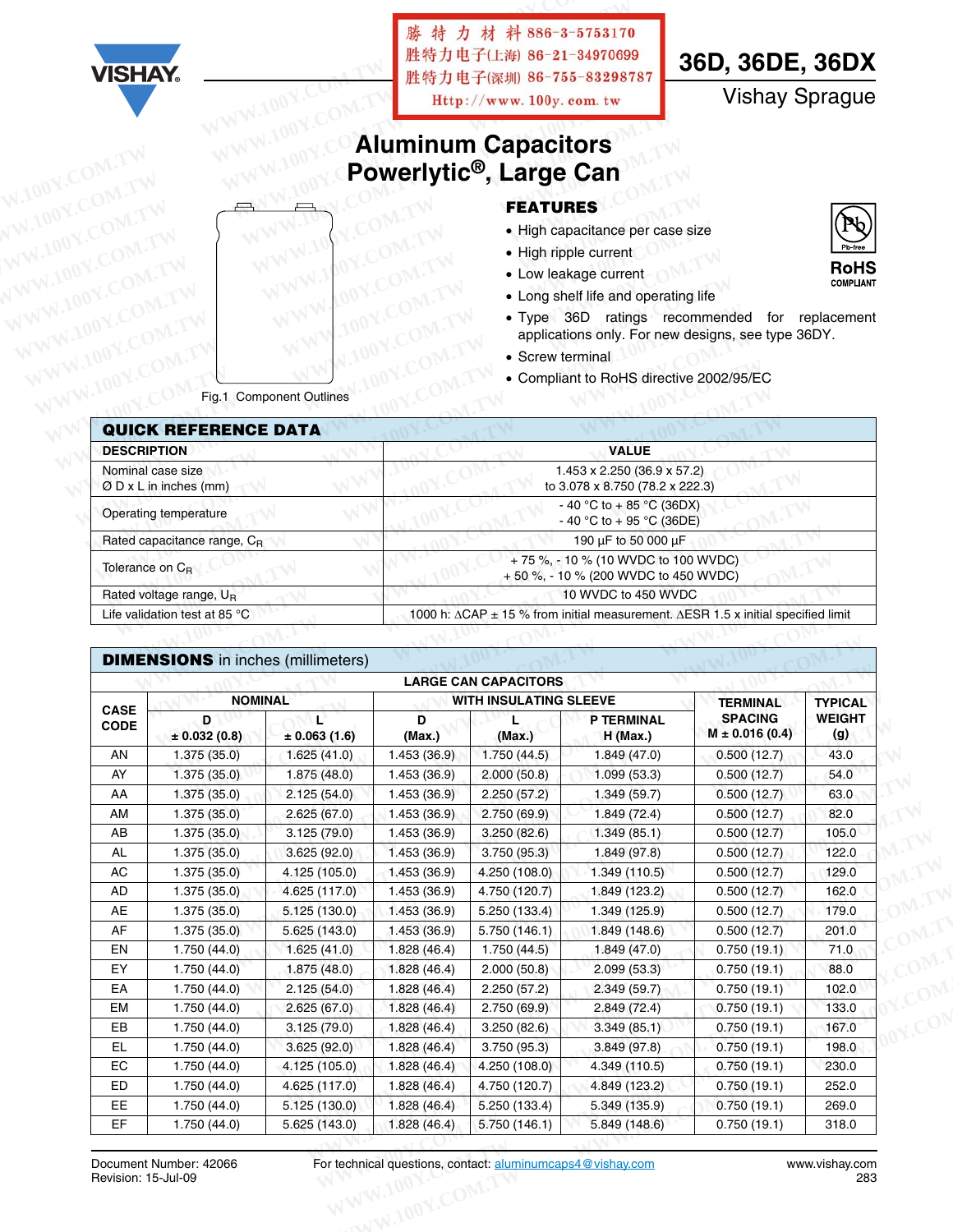## **36D, 36DE, 36DX**<br>Vishay Sprague

#### Vishay Sprague **Aluminum Capacitors** Powerlytic®, Large Can



|                            | <b>Vishay Sprague</b>                     |                        |              | <b>Aluminum Capacitors</b><br>Powerlytic <sup>®</sup> , Large Can |                               |                                      |                      |
|----------------------------|-------------------------------------------|------------------------|--------------|-------------------------------------------------------------------|-------------------------------|--------------------------------------|----------------------|
|                            | <b>DIMENSIONS</b> in inches (millimeters) |                        |              |                                                                   |                               |                                      |                      |
|                            |                                           |                        |              | <b>LARGE CAN CAPACITORS</b>                                       |                               |                                      |                      |
|                            | <b>NOMINAL</b>                            |                        |              | <b>WITH INSULATING SLEEVE</b>                                     |                               | <b>TERMINAL</b>                      | <b>TYPICAL</b>       |
| <b>CASE</b><br><b>CODE</b> | D<br>$\pm$ 0.032 (0.8)                    | r.<br>$\pm 0.063(1.6)$ | D<br>(Max.)  | (Max.)                                                            | <b>P TERMINAL</b><br>H (Max.) | <b>SPACING</b><br>$M \pm 0.016(0.4)$ | <b>WEIGHT</b><br>(g) |
| BY                         | 2.000(51.0)                               | 1.875 (48.0)           | 2.078 (52.8) | 2.000(50.8)                                                       | 2.099(53.3)                   | 0.875(22.2)                          | 113.0                |
| <b>BA</b>                  | 2.000(51.0)                               | 2.125(54.0)            | 2.078 (52.8) | 2.250(57.2)                                                       | 2.349(59.7)                   | 0.875(22.2)                          | 133.0                |
| BM                         | 2.000(51.0)                               | 2.625(67.0)            | 2.078(52.8)  | 2.750 (69.9)                                                      | 2.849 (72.4)                  | 0.875(22.2)                          | 176.0                |
| BB                         | 2.000(51.0)                               | 3.125(79.0)            | 2.078(52.8)  | 3.250(82.6)                                                       | 3.349(85.1)                   | 0.875(22.2)                          | 213.0                |
| <b>BL</b>                  | 2.000(51.0)                               | 3.625 (92.0)           | 2.078(52.8)  | 3.750 (95.3)                                                      | 3.849 (97.8)                  | 0.875(22.2)                          | 261.0                |
| BC                         | 2.000(51.0)                               | 4.125 (105.0)          | 2.078(52.8)  | 4.250 (108.0)                                                     | 4.349 (110.5)                 | 0.875(22.2)                          | 381.0                |
| BD                         | 2.000(51.0)                               | 4.625 (117.0)          | 2.078 (52.8) | 4.750 (120.7)                                                     | 4.849 (123.2)                 | 0.875(22.2)                          | 326.0                |
| BE                         | 2.000(51.0)                               | 5.125 (130.0)          | 2.078 (52.8) | 5.250 (133.4)                                                     | 5.349 (135.9)                 | 0.875(22.2)                          | 337.0                |
| <b>BF</b>                  | 2.000(51.0)                               | 5.625 (143.0)          | 2.078(52.8)  | 5.750 (146.1)                                                     | 5.849 (148.6)                 | 0.875(22.2)                          | 408.0                |
| CВ                         | 2.500(64.0)                               | 3.125(79.0)            | 2.578 (65.5) | 3.250(82.6)                                                       | N/A                           | 1.125 (28.6)                         | 329.0                |
| <b>CL</b>                  | 2.500(64.0)                               | 3.625 (92.0)           | 2.578(65.5)  | 3.750 (95.3)                                                      | N/A                           | 1.125(28.6)                          | 400.0                |
| $_{\rm CC}$                | 2.500(64.0)                               | 4.125 (105.0)          | 2.578(65.5)  | 4.250 (108.0)                                                     | N/A                           | 1.125(28.6)                          | 473.0                |
| CD                         | 2.500(64.0)                               | 4.625 (117.0)          | 2.578 (65.5) | 4.750 (120.7)                                                     | N/A                           | 1.125(28.6)                          | 562.0                |
| <b>CE</b>                  | 2.500(64.0)                               | 5.125(130.0)           | 2.578(65.5)  | 5.250 (133.4)                                                     | N/A                           | 1.125(28.6)                          | 607.0                |
| CF                         | 2.500(64.0)                               | 5.625 (143.0)          | 2.578(65.5)  | 5.750 (146.1)                                                     | N/A                           | 1.125(28.6)                          | 675.0                |
| DB                         | 3.000(76.0)                               | 3.125(79.0)            | 3.078 (78.2) | 3.250(82.6)                                                       | N/A                           | 1.250(31.8)                          | 496.0                |
| ÐL                         | 3.000(76.0)                               | 3.625(92.0)            | 3.078 (78.2) | 3.750 (95.3)                                                      | N/A                           | 1.250(31.8)                          | 598.0                |
| DC                         | 3.000(76.0)                               | 4.125 (105.0)          | 3.078 (78.2) | 4.250 (108.0)                                                     | N/A                           | 1.250 (31.8)                         | 700.0                |
| DD                         | 3.000(76.0)                               | 4.625 (117.0)          | 3.078 (78.2) | 4.750 (120.7)                                                     | N/A                           | 1.250(31.8)                          | 802.0                |
| DE                         | 3.000(76.0)                               | 5.125 (130.0)          | 3.078 (78.2) | 5.250 (133.4)                                                     | N/A                           | 1.250 (31.8)                         | 944.0                |
| DF                         | 3.000(76.0)                               | 5.625 (143.0)          | 3.078 (78.2) | 5.750 (146.1)                                                     | N/A                           | 1.250 (31.8)                         | 1004.0               |
| DJ                         | 3.000(76.0)                               | 8.625 (219.0)          | 3.078 (78.2) | 8.750 (222.3)                                                     | N/A                           | 1.250(31.8)                          | 1403.0               |
|                            | <b>DIMENSIONS</b> in inches (millimeters) |                        |              |                                                                   |                               |                                      |                      |
|                            |                                           |                        |              | <b>BRACKETS (RoHS COMPLIANT)</b>                                  |                               |                                      |                      |
| <b>TYPE</b>                |                                           | <b>PART NUMBER</b>     | Α            | в                                                                 | C                             | <b>FIGURE NUMBER</b>                 |                      |
|                            |                                           |                        | 1.375(34.9)  | 1.781(45.2)                                                       | 2.218(56.3)                   |                                      |                      |
| 2 Feet                     |                                           | 1245860035A            |              |                                                                   |                               |                                      |                      |

| DC                                        | 3.000(76.0) |                                                                 | 4.125 (105.0)                                                                                | 3.078 (78.2) |  | 4.250 (108.0)                                                                      |     |                                                            | N/A                                    |             | 1.250(31.8)                                                   | 700.0                   |
|-------------------------------------------|-------------|-----------------------------------------------------------------|----------------------------------------------------------------------------------------------|--------------|--|------------------------------------------------------------------------------------|-----|------------------------------------------------------------|----------------------------------------|-------------|---------------------------------------------------------------|-------------------------|
| DD                                        | 3.000(76.0) |                                                                 | 4.625 (117.0)                                                                                | 3.078 (78.2) |  | 4.750 (120.7)                                                                      |     |                                                            | N/A                                    |             | 1.250(31.8)                                                   | 802.0                   |
| DE <sup>-</sup>                           | 3.000(76.0) |                                                                 | 5.125 (130.0)                                                                                | 3.078 (78.2) |  | 5.250 (133.4)                                                                      |     |                                                            | N/A                                    |             | 1.250 (31.8)                                                  | 944.0                   |
| DF                                        | 3.000(76.0) |                                                                 | 5.625 (143.0)                                                                                | 3.078 (78.2) |  | 5.750 (146.1)                                                                      |     | N/A                                                        |                                        |             | 1.250(31.8)                                                   | 1004.0                  |
| DJ                                        | 3.000(76.0) |                                                                 | 8.625 (219.0)                                                                                | 3.078 (78.2) |  | 8.750 (222.3)                                                                      | N/A |                                                            |                                        | 1.250(31.8) | 1403.0                                                        |                         |
| <b>TYPE</b><br>2 Feet<br>3 Feet<br>3 Feet |             | <b>PART NUMBER</b><br>1245860035A<br>1245860036A<br>1245860037A | <b>DIMENSIONS</b> in inches (millimeters)<br>A<br>1.375 (34.9)<br>2.000(50.8)<br>2.500(63.5) |              |  | <b>BRACKETS (RoHS COMPLIANT)</b><br>в<br>1.781(45.2)<br>2.500(63.5)<br>3.000(76.2) |     | C<br>2.218(56.3)<br>2.875(73.0)<br>3.375(85.7)             |                                        |             | <b>FIGURE NUMBER</b><br>1<br>$\overline{c}$<br>$\overline{2}$ |                         |
| 3 Feet                                    |             | 1245860038A                                                     | 3.000(76.2)                                                                                  |              |  | 3.500(88.9)                                                                        |     | 3.875(98.4)                                                |                                        |             | 2 <sub>1</sub>                                                |                         |
|                                           |             |                                                                 |                                                                                              |              |  | <b>SCREW INSERT TERMINAL DIMENSIONS</b>                                            |     |                                                            |                                        |             |                                                               |                         |
| <b>TERMINAL CODE</b>                      |             | <b>THREAD</b>                                                   | <b>THREAD DEPTH</b>                                                                          |              |  | <b>HEIGHT</b><br>$J \pm 0.032(0.81)$                                               |     | <b>DIAMETER</b><br>$S \pm 0.010$ (0.25)                    | <b>DIAMETER</b><br>$T \pm 0.010(0.25)$ |             |                                                               | <b>NOTES</b>            |
| A                                         |             | 10-32 NF-28                                                     | 0.219(5.6)                                                                                   |              |  | 0.063(1.6)                                                                         |     | 0.313(8.0)                                                 | 0.438(11.1)                            |             |                                                               | All cases codes         |
| в                                         |             | 10-32 NF-28                                                     | 0.375(9.5)                                                                                   |              |  | 0.250(6.4)                                                                         |     | 0.313(8.0)                                                 | 0.438(11.1)                            |             |                                                               | All cases codes         |
| $\mathsf D$                               |             | 1/4-28 NF-28                                                    | 0.344(8.7)                                                                                   |              |  | 0.093(2.4)                                                                         |     | 0.688(17.5)                                                |                                        |             |                                                               | C and D dia. codes only |
|                                           |             |                                                                 |                                                                                              |              |  |                                                                                    |     |                                                            | W.100Y.COM.T<br>OOY.COM.TW             |             |                                                               | WWW.100Y.C              |
| www.vishay.com<br>284                     |             |                                                                 |                                                                                              |              |  |                                                                                    |     | For technical questions, contact: aluminumcaps4@vishav.com |                                        |             | Document Number: 42066                                        | Revision: 15-Jul-09     |
|                                           |             |                                                                 |                                                                                              |              |  |                                                                                    |     |                                                            |                                        |             |                                                               |                         |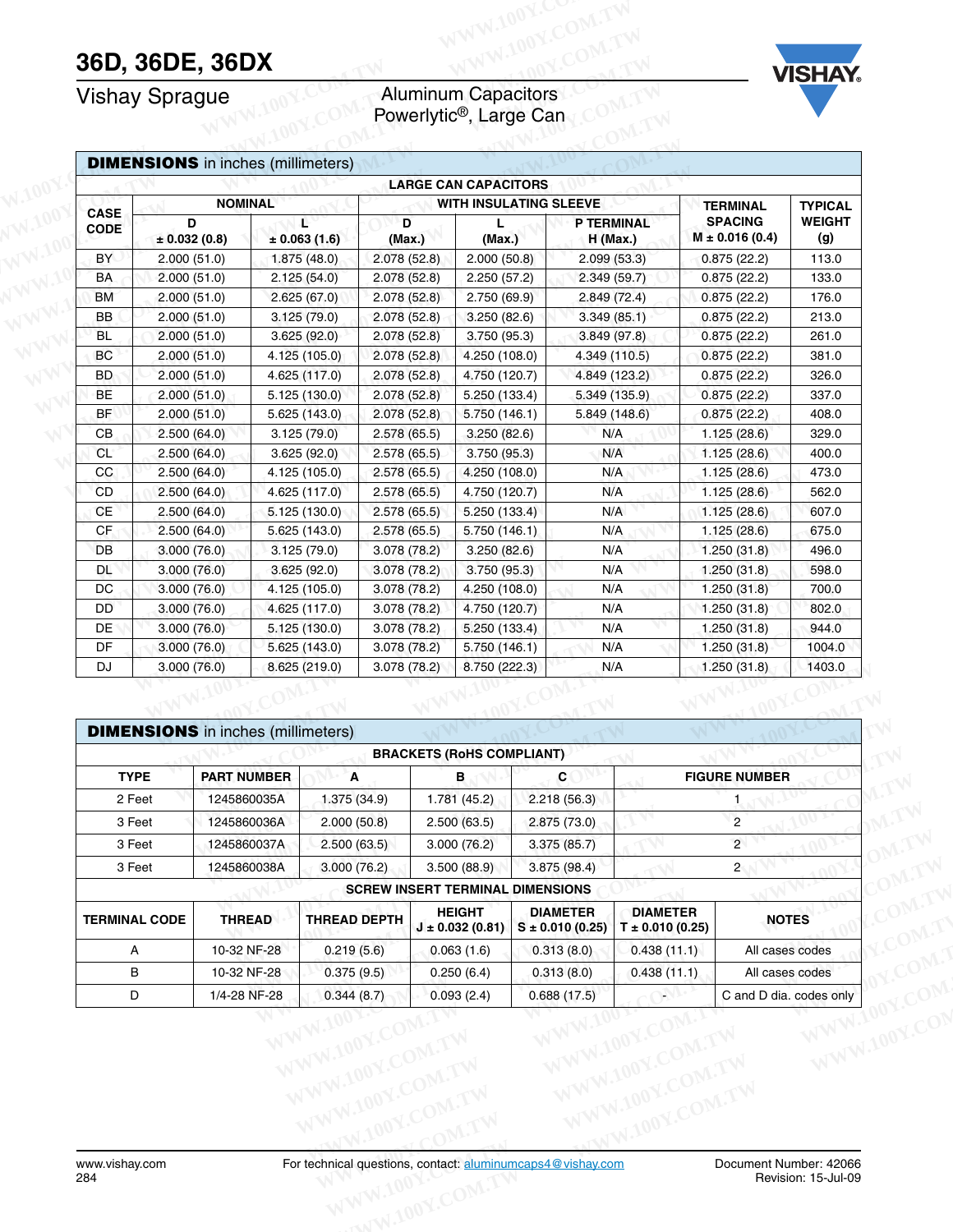## **36D, 36DE, 36DX**



Aluminum Capacitors **Aluminum Capacitors**<br> **Powerlytic<sup>®</sup>, Large Can Vishay Sprague** 

#### **DIMENSIONS AND AVAILABLE FORMS**

**Screw Insert Terminals**



**Large Can Brackets**







#### **ORDERING EXAMPLE**

| ₩<br>$\begin{array}{c} 0.035 \ [0.9] \end{array}$              | [28.6]<br>0.035<br>[0.9]<br>2 Holes<br>0.201 [5.1] Dia.                             |
|----------------------------------------------------------------|-------------------------------------------------------------------------------------|
| <b>ORDERING EXAMPLE</b><br>Electrolytic capacitor 36DX series: | 36DX 392 G 075 BB 2 A                                                               |
| <b>DESCRIPTION</b>                                             |                                                                                     |
| <b>CODE</b>                                                    | <b>EXPLANATION</b>                                                                  |
| 36DX                                                           | Product type                                                                        |
| 392                                                            | Capacitance value (3900 µF)                                                         |
| G                                                              | Tolerance (G = - 10 %/+ 75 %; F = -10 %/+ 50 %)                                     |
| 075                                                            | Voltage rating at 85 °C (75 V)                                                      |
| BB                                                             | Can size (see dimensions table)                                                     |
| 2                                                              | PVC insulating sleeve                                                               |
| $\mathsf{A}$                                                   | Terminal code (low insert 10-32 screw thread)                                       |
|                                                                |                                                                                     |
| Document Number: 42066<br>Revision: 15-Jul-09                  | For technical questions, contact: aluminumcaps4@vishay.com<br>www.vishay.com<br>285 |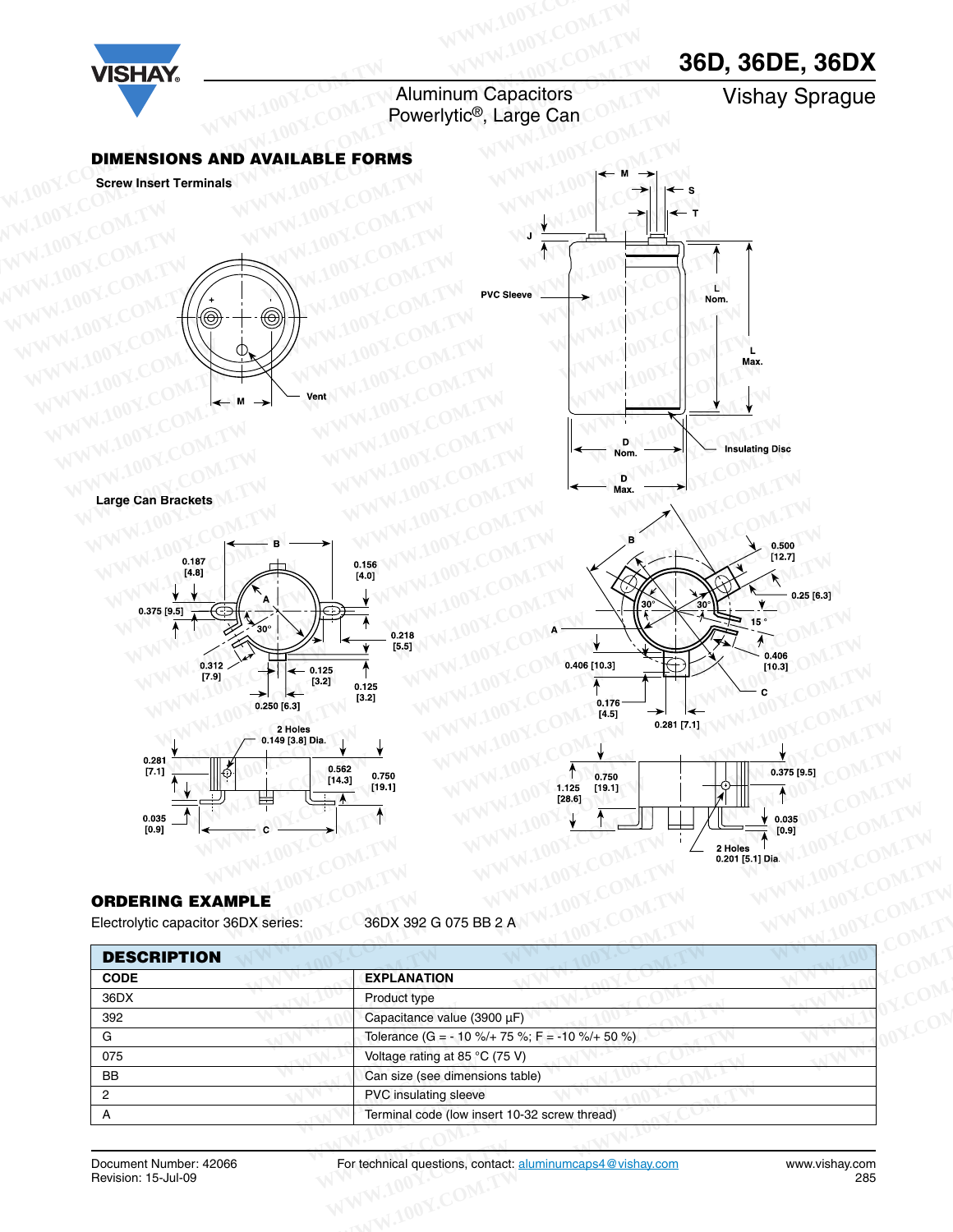## **36D, 36DE, 36DX**

#### Vishay Sprague **Aluminum Capacitors** Powerlytic®, Large Can



| <b>Vishay Sprague</b>                              | <b>Aluminum Capacitors</b><br>Powerlytic <sup>®</sup> , Large Can | <b>VISHAY</b>                      |
|----------------------------------------------------|-------------------------------------------------------------------|------------------------------------|
| <b>ELECTRICAL DATA (Original/improved ratings)</b> |                                                                   |                                    |
| <b>CAPACITANCE (µF)</b>                            | <b>CASE CODE</b>                                                  | <b>PART NUMBER</b>                 |
|                                                    | <b>TYPE 36D ORIGINAL RATINGS</b>                                  |                                    |
|                                                    | 25 WVDC at + 85 °C, SURGE = 30 V                                  |                                    |
| 2700.0(1)                                          | AA                                                                | 36D272G025AA2A                     |
| 5500.0 (1)                                         | AB                                                                | 36D552G025AB2A                     |
|                                                    | 40 WVDC at + 85 °C, SURGE = 50 V                                  |                                    |
| 5500.0 (1)                                         | AC                                                                | 36D552G040AC2A                     |
| 8400.0 (1)                                         | <b>BB</b>                                                         | 36D842G040BB2A                     |
|                                                    | 50 WVDC at + 85 °C, SURGE = 650 V                                 | 36D132G050AA2A                     |
| 1300.0 (1)                                         | AA<br>AE                                                          |                                    |
| 5200.0 (1)                                         | <b>TYPE 36DE IMPROVED RATINGS</b>                                 | 36D522G050AE2A                     |
|                                                    | 25 WVDC at + 85 °C, SURGE = 30 V                                  |                                    |
| 40 000.0 (1)                                       | <b>BB</b>                                                         | 36DE403G025BB2A                    |
|                                                    | <b>TYPE 36DE ORIGINAL RATINGS</b>                                 |                                    |
|                                                    | 10 WVDC at + 85 °C, SURGE = 12 V                                  |                                    |
| 23 000.0 (1)                                       | AA                                                                | 36DE233G010AA2A                    |
|                                                    | 40 WVDC at + 85 °C, SURGE = 50 V                                  |                                    |
| 24 000.0 (1)                                       | <b>BB</b>                                                         | 36DE243G040BB2A                    |
|                                                    | <b>TYPE 36DX IMPROVED RATINGS</b>                                 |                                    |
|                                                    | 200 WVDC at + 85 °C, SURGE = 250 V                                |                                    |
| 850.0 (1)                                          | AC                                                                | 36DX851F200AC2A                    |
| 2000.0 <sup>(1)</sup>                              | BC<br>BC                                                          | 36DX202F200BC2A<br>36DX282F200BC2A |
| 2800.0 (1)<br>3400.0 (1)                           | cc                                                                | 36DX342F200CC2A                    |
| 7400.0 (1)                                         | DF                                                                | 36DX742F200DF2A                    |
|                                                    | 250 WVDC at + 85 °C, SURGE = 300 V                                |                                    |
| 500.0 <sup>(1)</sup>                               | AB                                                                | 36DX501F250AB2A                    |
|                                                    | 350 WVDC at + 85 °C, SURGE = 400 V                                |                                    |
| 260.0(1)                                           | AB.                                                               | 36DX261F350AB2A                    |
| 5100.0                                             | <b>DJ</b>                                                         | 36DX512F350DJ2A                    |
|                                                    | 450 WVDC at + 85 °C, SURGE = 525 V                                |                                    |
| 230.0(1)                                           | <b>AC</b>                                                         | 36DX231F450AC2A                    |
| 2000.0 <sup>(1)</sup>                              | DF                                                                | 36DX202F450DF2A                    |
|                                                    | <b>TYPE 36DX ORIGINAL RATINGS</b>                                 |                                    |
|                                                    | 15 WVDC at + 85 °C, SURGE = 18 V                                  |                                    |
| 7500.0 (1)                                         | AA                                                                | 36DX752G015AA2A                    |
| $15000.0^{(1)}$                                    | AB<br>$\sf AC$                                                    | 36DX153G015AB2A                    |
| 22 000.0 (1)<br>34 000.0 (1)                       | AF                                                                | 36DX223G015AC2A<br>36DX343G015AF2A |
| 50 000.0 $(1)$                                     | BC                                                                | 36DX503G015BC2A                    |
|                                                    | 25 WVDC at + 85 °C, SURGE = 30 V                                  |                                    |
| 4500.0 (1)                                         | AA                                                                | 36DX452G025AA2A                    |
| $9000.0^{(1)}$                                     | AB                                                                | 36DX902G025AB2A                    |
| 13 000.0 (1)                                       | AC                                                                | 36DX133G025AC2A                    |
| 30000.0(1)                                         | BC                                                                | 36DX303G025BC2A                    |
| 50 000.0 (1)                                       | CC                                                                | 36DX503G025CC2A                    |
|                                                    |                                                                   |                                    |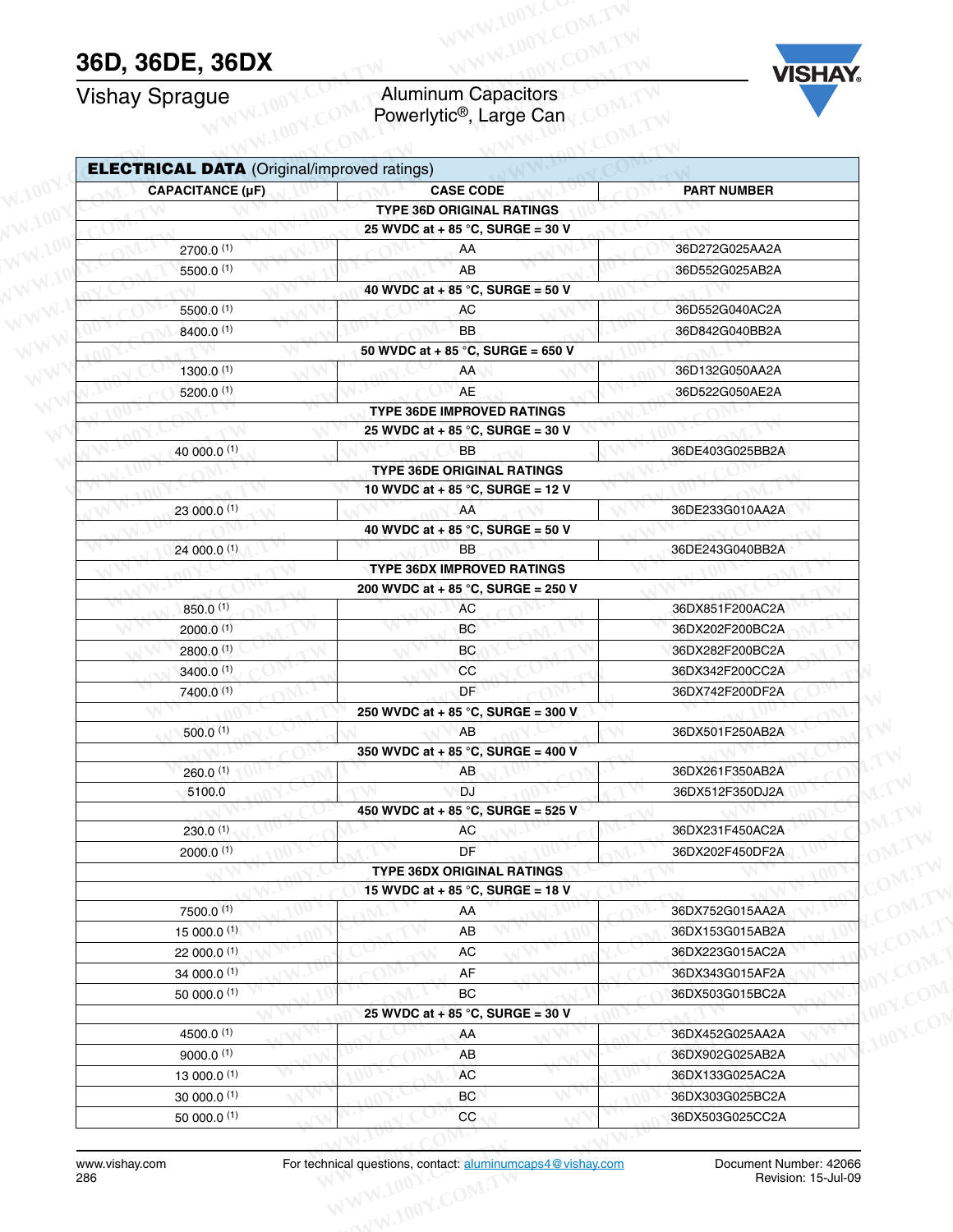## Aluminum Capacitors Aluminum Capacitors<br>
Powerlytic®, Large Can COMPTAN Vishay Sprague<br>
References

| <b>Aluminum Capacitors</b><br>Powerlytic <sup>®</sup> , Large Can<br><b>CASE CODE</b><br>30 WVDC at + 85 °C, SURGE = 40 V<br>AA<br>AB | <b>Vishay Sprague</b><br><b>PART NUMBER</b>                                                                                                                                                                                                                                                                                                                                         |
|---------------------------------------------------------------------------------------------------------------------------------------|-------------------------------------------------------------------------------------------------------------------------------------------------------------------------------------------------------------------------------------------------------------------------------------------------------------------------------------------------------------------------------------|
|                                                                                                                                       |                                                                                                                                                                                                                                                                                                                                                                                     |
|                                                                                                                                       |                                                                                                                                                                                                                                                                                                                                                                                     |
|                                                                                                                                       |                                                                                                                                                                                                                                                                                                                                                                                     |
|                                                                                                                                       |                                                                                                                                                                                                                                                                                                                                                                                     |
|                                                                                                                                       | 36DX402G030AA2A                                                                                                                                                                                                                                                                                                                                                                     |
|                                                                                                                                       | 36DX802G030AB2A                                                                                                                                                                                                                                                                                                                                                                     |
| AF                                                                                                                                    | 36DX183G030AF2A                                                                                                                                                                                                                                                                                                                                                                     |
| BC                                                                                                                                    | 36DX263G030BC2A                                                                                                                                                                                                                                                                                                                                                                     |
|                                                                                                                                       |                                                                                                                                                                                                                                                                                                                                                                                     |
| AA                                                                                                                                    | 36DX292G040AA2A                                                                                                                                                                                                                                                                                                                                                                     |
| AB                                                                                                                                    | 36DX582G040AB2A                                                                                                                                                                                                                                                                                                                                                                     |
| AC                                                                                                                                    | 36DX872G040AC2A                                                                                                                                                                                                                                                                                                                                                                     |
| BC                                                                                                                                    | 36DX203G040BC2A                                                                                                                                                                                                                                                                                                                                                                     |
| cc                                                                                                                                    | 36DX343G040CC2A                                                                                                                                                                                                                                                                                                                                                                     |
|                                                                                                                                       |                                                                                                                                                                                                                                                                                                                                                                                     |
| AA                                                                                                                                    | 36DX242G050AA2A                                                                                                                                                                                                                                                                                                                                                                     |
| AB                                                                                                                                    | 36DX482G050AB2A                                                                                                                                                                                                                                                                                                                                                                     |
| AC                                                                                                                                    | 36DX722G050AC2A                                                                                                                                                                                                                                                                                                                                                                     |
| AF                                                                                                                                    | 36DX113G050AF2A                                                                                                                                                                                                                                                                                                                                                                     |
| BC                                                                                                                                    | 36DX163G050BC2A                                                                                                                                                                                                                                                                                                                                                                     |
| <b>BF</b>                                                                                                                             | 36DX243G050BF2A                                                                                                                                                                                                                                                                                                                                                                     |
| <b>CF</b>                                                                                                                             | 36DX403G050CF2A                                                                                                                                                                                                                                                                                                                                                                     |
| <b>DC</b>                                                                                                                             | 36DX413G050DC2A                                                                                                                                                                                                                                                                                                                                                                     |
|                                                                                                                                       |                                                                                                                                                                                                                                                                                                                                                                                     |
| AA                                                                                                                                    | 36DX142G075AA2A                                                                                                                                                                                                                                                                                                                                                                     |
| BC                                                                                                                                    | 36DX103G075BC2A                                                                                                                                                                                                                                                                                                                                                                     |
| CC                                                                                                                                    | 36DX173G075CC2A                                                                                                                                                                                                                                                                                                                                                                     |
|                                                                                                                                       | 40 WVDC at + 85 °C, SURGE = 50 V<br>50 WVDC at + 85 °C, SURGE = 65 V<br>75 WVDC at + 85 °C, SURGE = 95 V<br>(1) This is representative of normally stocked ratings. Many other ratings are available.<br>Check your nearest stocking distributor. Additional Part Numbers normally found in distribution inventory include:<br>36D902G050BC2A<br>36DX103F250DJ2A<br>36DX172G100AB2A |

#### **Note**

| 36D103G075CC2A |  |
|----------------|--|
| 36D123G040BC2A |  |
| 36D133G015AC2A |  |
| 36D153G050CC2A |  |
| 36D191F350AB2A |  |

36D103G075CC2A 36D231G013BB2A 36D902G050BC2A 36DX332F350DF2A 00Y.COM.TW MANU COM.TW MANU COM.TW MANU 200Y.COM.TW MANU 200Y.COM.TW MANU 200Y.COM.TW MANU 200Y.COM.TW MANU 200Y.COM.TW MANU 200Y.COM.TW MANU 200Y.COM.TW MANU 200Y.COM.TW MANU 200Y.COM.TW MANU 200Y.COM.TW MANU 200Y.COM.TW **Example Statistics Many other ratings are available.**<br>
WE ARRIVE SAND SCORES AND SCORES AND SCORES AND SCORES AND SCORES AND SCORES AND SCORES AND SCORES AND SCORES AND SCORES AND SCORES AND SCORES AND SCORES AND SCORES A WWW.100Y.COM.TW **WWW.100Y.COM.TW WWW.100Y.COM.TW WWW.100Y.COM.TW WWW.100Y.COM.TW WWW.100Y.COM.TW WWW.100Y.COM.TW WWW.100Y.COM.TW WWW.100Y.COM.TW WWW.100Y.COM.TW WWW.100Y.COM.TW WWW.100Y.COM.TW WWW.100Y.COM.TW WWW.100Y.COM.** 

36D123G040BC2A 36D262G050AB2A 36DX103F250DJ2A 36DX352F450DJ2A 36D133G015AC2A 36D392G050AC2A 36DX172G100AB2A 36DX372F350DF2A 36D392G075BB2A 36DX203G025AF2A 36DX422G075AC2A 0AB2A 36D602G050BB2A 36DX312F450DJ2A WWW.100Y.COM.TW WWW.100Y.COM.TW WWW.100Y.COM.TW WWW.100Y.COM.TW WWW.100Y.COM.TW WWW.100Y.COM.TW WWW.100Y.COM.TW WWW.100Y.COM.TW WWW.100Y.COM.TW WWW.100Y.COM.TW WWW.100Y.COM.TW WWW.100Y.COM.TW WWW.100Y.COM.TW WWW.100Y.COM.T WWW.100Y.COM.TW WWW.100Y.COM.TW WWW.100Y.COM.TW WWW.100Y.COM.TW WWW.100Y.COM.TW WWW.100Y.COM.TW WWW.100Y.COM.TW WWW.100Y.COM.TW WWW.100Y.COM.TW WWW.100Y.COM.TW WWW.100Y.COM.TW WWW.100Y.COM.TW WWW.100Y.COM.TW WWW.100Y.COM.T WWW.100Y.COM.TW WWW.100Y.COM.TW WWW.100Y.COM.TW WWW.100Y.COM.TW WWW.100Y.COM.TW WWW.100Y.COM.TW WWW.100Y.COM.TW WWW.100Y.COM.TW WWW.100Y.COM.TW WWW.100Y.COM.TW WWW.100Y.COM.TW WWW.100Y.COM.TW WWW.100Y.COM.TW WWW.100Y.COM.T

WWW.100Y.COM.TW WWW.100Y.COM.TW WWW.100Y.COM.TW WWW.100Y.COM.TW WWW.100Y.COM.TW WWW.100Y.COM.TW WWW.100Y.COM.TW WWW.100Y.COM.TW WWW.100Y.COM.TW WWW.100Y.COM.TW WWW.100Y.COM.TW WWW.100Y.COM.TW WWW.100Y.COM.TW WWW.100Y.COM.T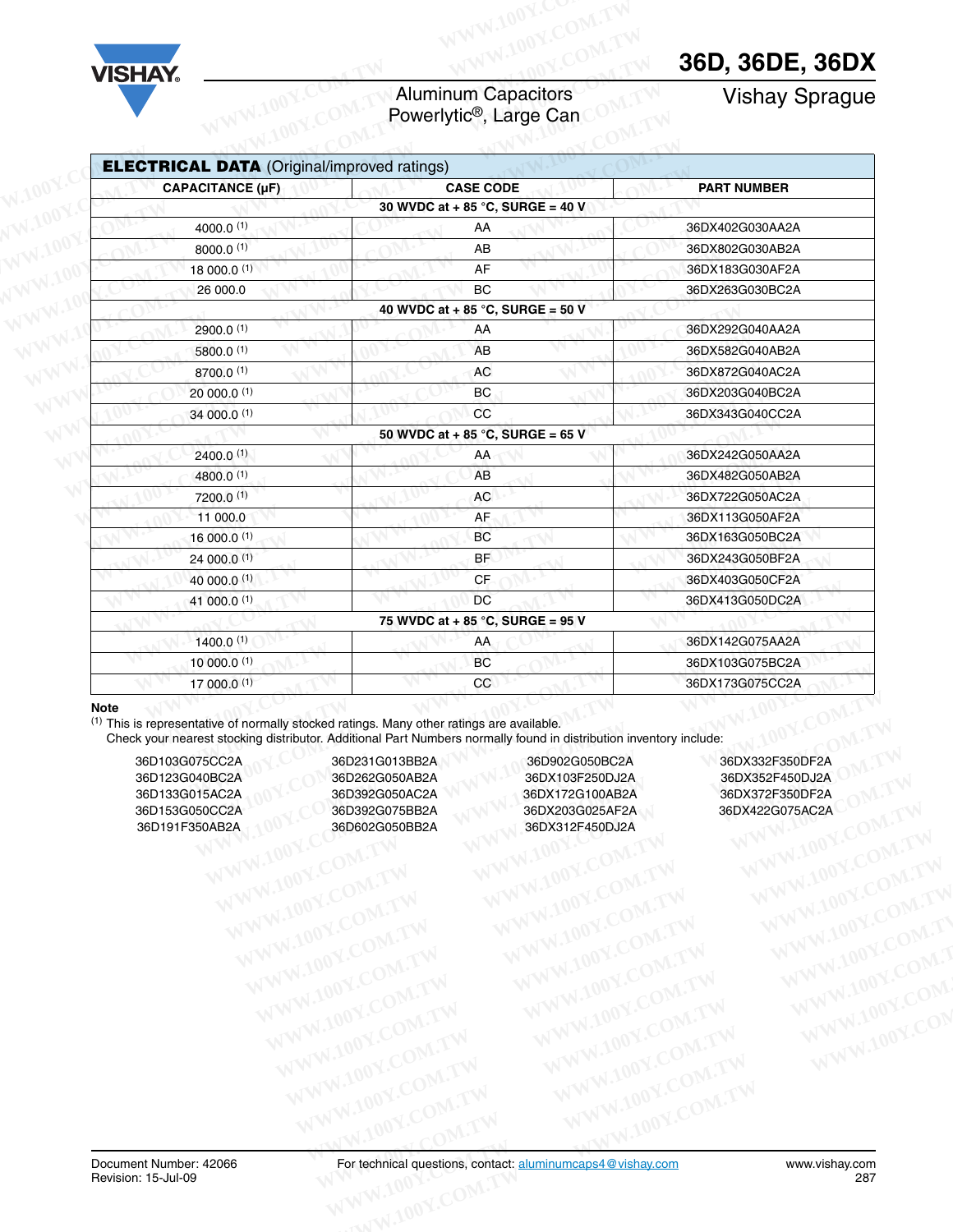

Vishay

### **Disclaimer**

All product specifications and data are subject to change without notice. **WISHAY.**<br>
WWW.100Y.COM.TW POW.COM.TW DISClaimer 00Y.COM.TW POWER PROFESSION

Vishay Intertechnology, Inc., its affiliates, agents, and employees, and all persons acting on its or their behalf (collectively, "Vishay"), disclaim any and all liability for any errors, inaccuracies or incompleteness contained herein or in any other disclosure relating to any product. **WISHAY.**<br>
WWW.100Y.COM.TW **WWW.100Y.COM.TW PROBLEM**<br>
WWW.100Y.COM.TW **Disclaimer** (00Y.COM.TW)<br>
W.100Y.COM.TW **Disclaimer** (00Y.COM.TW)<br>
W.100Y.COM.TW **Disclaimer** (00Y.COM.TW) **WISHAY.**<br>
WWW.100Y.COM.TW **WWW.100Y.COM.TW Disclaimer** 100Y.COM.TW<br>
WWW.100Y.COM.TW **Disclaimer** 100Y.COM.TW<br>
WWW.100Y.COM.TW **Disclaimer** 100Y.COM.TW<br>
WWW.100Y.COM.TW **Disclaimer** 100Y.COM.TW<br>
WWW.100Y.COM.TW **Disclaimer WISHAY.**<br> **WWW.100Y.COM.TW BISClaimer**<br> **WWW.100Y.COM.TW BISClaimer**<br> **WWW.100Y.COM.TW BISClaimer**<br> **WWW.100Y.COM.TW BISCLAIMER**<br> **WWW.100Y.COM.TW BISCLAIMER**<br> **WWW.100Y.COM.TW BISCLAIMER**<br> **WWW.100Y.COM.TW BISCLAIMER**<br> **WWW.100Y.COM.TW Disclaimer** 100Y.COM.TW **Disclaimer** 100Y.COM.TW **Disclaimer** 100Y.COM.TW **Disclaimer** 100Y.COM.TW **WWW.100Y.COM.TW WWW.100Y.COM.TW WWW.100Y.COM.TW WWW.100Y.COM.TW WWW.100Y.COM.TW WWW.100Y.COM.TW WWW.100Y.COM.TW POISCIAIMER**<br>
All product specifications and data are subject to change without notice.<br>
Vishay Intertechnology, Inc., its affiliates, agents, and employees, and all persons<br>
(collectively, "Vishay"), disc

Vishay disclaims any and all liability arising out of the use or application of any product described herein or of any information provided herein to the maximum extent permitted by law. The product specifications do not expand or otherwise modify Vishay's terms and conditions of purchase, including but not limited to the warranty expressed therein, which apply to these products. **Example 10 Yis and Solution**<br>
All product specifications and data are subject to change without notice.<br>
Vishay Intertechnology, Inc., its affiliates, agents, and employees, and all persons a<br>
(collectively, "Vishay"), di All product specifications and data are subject to change without notice.<br>Vishay Intertechnology, Inc., its affiliates, agents, and employees, and all persons at<br>(collectively, "Vishay"), disclaim any and all liability for All product specifications and data are subject to change without notice.<br>Vishay Intertechnology, Inc., its affiliates, agents, and employees, and all persons acti<br>(collectively, "Vishay"), disclaim any and all liability f Vishay Intertechnology, Inc., its affiliates, agents, and employees, and all persons actin (collectively, "Vishay"), disclaim any and all liability for any errors, inaccuracies or incomplet or in any other disclosure relat (collectively, "Vishay"), disclaim any and all liability for any errors, inaccuracies or incomplete<br>or in any other disclosure relating to any product.<br>Vishay disclaims any and all liability arising out of the use or appli

No license, express or implied, by estoppel or otherwise, to any intellectual property rights is granted by this document or by any conduct of Vishay.

The products shown herein are not designed for use in medical, life-saving, or life-sustaining applications unless otherwise expressly indicated. Customers using or selling Vishay products not expressly indicated for use in such applications do so entirely at their own risk and agree to fully indemnify Vishay for any damages arising or resulting from such use or sale. Please contact authorized Vishay personnel to obtain written terms and conditions regarding products designed for such applications. information provided herein to the maximum extent permitted by law. The product specifications<br>otherwise modify Vishay's terms and conditions of purchase, including but not limited to the wa<br>therein, which apply to these p or in any other disclosure relating to any product.<br>
Vishay disclaims any and all liability arising out of the use or application of any product descri-<br>
information provided herein to the maximum extent permitted by law. Vishay disclaims any and all liability arising out of the use or application of any product describ<br>information provided herein to the maximum extent permitted by law. The product specification<br>otherwise modify Vishay's te **Example 10** Which apply to these products.<br>
D license, express or implied, by estoppel or otherwise, to any intellectual property rights is<br>
Dicense, express or implied, by estoppel or otherwise, to any intellectual prope license, express or implied, by estoppel or otherwise, to any intellectual property rights is guy and the or by any conduct of Vishay.<br>
We products shown herein are not designed for use in medical, life-saving, or life-sus **EXERCISE AND MUNICIPY AND MUNICIPY AND MUNICIPY AND MUNICIPY AND MUNICIPY AND MUNICIPY AND MUNICIPY AND MUNICIPY AND MUNICIPY AND MUNICIPY AND MUNICIPY AND MUNICIPY AND MUNICIPY AND MUNICIPY AND MUNICIPY AND MUNICIPALISM. WWW.100Y.COM.TW REPORT COM.TW COM.TW REPORT COM.TW REPORT COM.TW REPORT COM.TW REPORT COM.TW REPORT COM.TW REPORT COM.TW REPORT COM.TW REPORT COMPUTER NATIONAL COMPUTER NATIONAL COMPUTER NATIONAL COMPUTER NATIONAL COMPUTE WWW.100Y.COM.TW COM.TW COM.TW WWW.100Y.COM.TW COM.TW WWW.100Y.COM.TW WWW.100Y.COM.TW REAGANGLE HOW COM.TW REAGANGLE HOW COM.TW REAGANGLE HOW COMPANY MUSIC COMPANY MUSIC COMPANY MUSIC COMPANY MUSIC COMPANY MUSIC COMPANY MU WWW.100Y.COM.TW ANWW.100Y.COM.TW ANWW.100Y.COM.TW ANWW.100Y.COM.TW ANWW.100Y.COM.TW ANWW.100Y.COM.TW ANWW.100Y.COM.TW ANWW.100Y.COM.TW ANWW.100Y.COM.TW ANWW.100Y.COM.TW ANWW.100Y.COM.TW ANWW.100Y.COM.TW ANWW.100Y.COM.TW A Exigned for such applications,**<br>
WWW.100Y.COM.TW 
WWW.100Y.COM.TW 
WWW.100Y.COM.TW<br>
WWW.100Y.COM.TW 
WWW.100Y.COM.TW 
WWW.100Y.COM.TW<br>
WWW.100Y.COM.TW 
WWW.100Y.COM.TW 
WWW.100Y.COM.TW<br>
WWW.100Y.COM.TW 
WWW.100Y.COM.TW 
W

**EXAMPLE AND PROPERTY WWW.100Y.COM.TW WWW.100Y.COM.TW WWW.100Y.COM.TW WWW.100Y.COM.TW WWW.100Y.COM.TW WWW.100Y.COM.TW WWW.100Y.COM.TW WWW.100Y.COM.TW WWW.100Y.COM.TW WWW.100Y.COM.TW WWW.100Y.COM.TW WWW.100Y.COM.TW WWW.100Y** WWW.100Y.COM.TW WWW.100Y.COM.TW WWW.100Y.COM.TW WWW.100Y.COM.TW WWW.100Y.COM.TW WWW.100Y.COM.TW WWW.100Y.COM.TW WWW.100Y.COM.TW WWW.100Y.COM.TW WWW.100Y.COM.TW WWW.100Y.COM.TW WWW.100Y.COM.TW WWW.100Y.COM.TW WWW.100Y.COM.T WWW.100Y.COM.TW WWW.100Y.COM.TW WWW.100Y.COM.TW WWW.100Y.COM.TW WWW.100Y.COM.TW WWW.100Y.COM.TW WWW.100Y.COM.TW WWW.100Y.COM.TW WWW.100Y.COM.TW WWW.100Y.COM.TW WWW.100Y.COM.TW WWW.100Y.COM.TW WWW.100Y.COM.TW WWW.100Y.COM.T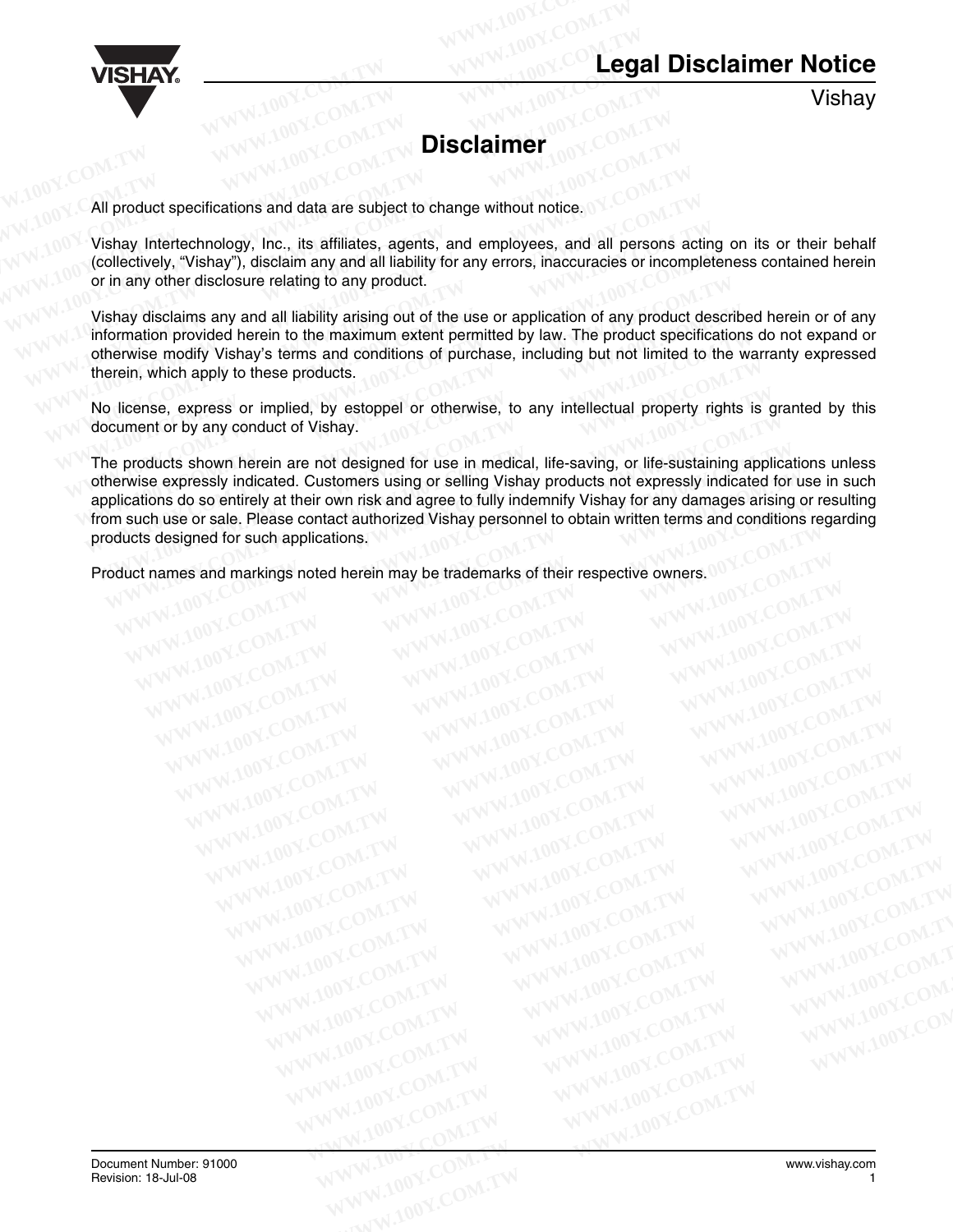

Vishay Sprague

Available Pb-free **RoHS\* COMPLIANT**

# **Specifications for Brackets WISHAY.**<br>
WISHAY.<br>
DIMENSIONS AND AVAILABLE FORMS<br>
COMENSIONS AND AVAILABLE FORMS









| 0.035<br>[0.9] | Щ<br>田<br>Figure1                         | [19.1]                          | 1.125<br>[28.6]                  | [19.1]<br>Figure 2       | 0.035<br>[0.9]<br>2 Holes<br>0.201 [5.1] Dia.                                      |
|----------------|-------------------------------------------|---------------------------------|----------------------------------|--------------------------|------------------------------------------------------------------------------------|
|                | <b>DIMENSIONS</b> in inches [millimeters] |                                 | <b>BRACKETS (RoHS COMPLIANT)</b> |                          |                                                                                    |
| <b>TYPE</b>    | <b>PART NUMBER</b>                        | $\overline{A}$                  | в                                | C                        | <b>FIGURE NUMBER</b>                                                               |
| 2 Feet         | 1245860035A                               | 1.375 [34.9]                    | 1.781 [45.2]                     | 2.218 [56.3]             | 1                                                                                  |
| 3 Feet         | 1245860036A                               | 2.000 [50.8]                    | 2.500 [63.5]                     | 2.875 [73.0]             | $\overline{c}$                                                                     |
| 3 Feet         | 1245860037A                               | 2.500 [63.5]                    | 3.000 [76.2]                     | 3.375 [85.7]             | $\mathbf{2}$                                                                       |
| 3 Feet         | 1245860038A                               | 3.000 [76.2]                    | 3.500 [88.9]                     | 3.875 [98.4]             | $\overline{c}$                                                                     |
|                | <b>WHERE USED</b>                         |                                 |                                  |                          |                                                                                    |
|                | <b>PRODUCT FAMILY</b><br>36D/DE/DX        | <b>DOCUMENT NUMBER</b><br>42066 |                                  |                          | TO VIEW THE PRODUCT, PLEASE GO TO THE FOLLOWING LINKS:<br>www.vishay.com/doc?42066 |
|                | 36DA                                      | 42067                           |                                  | www.vishay.com/doc?42067 |                                                                                    |

| - 1 001                                       | $1 - 10000000011$                                                                                         | $1.010$ [07.0]                    | ן ∟…טידן ייטי                |                                                            |                       |  |  |  |  |  |  |  |  |  |  |
|-----------------------------------------------|-----------------------------------------------------------------------------------------------------------|-----------------------------------|------------------------------|------------------------------------------------------------|-----------------------|--|--|--|--|--|--|--|--|--|--|
| 3 Feet                                        | 1245860036A                                                                                               | 2.000 [50.8]                      | 2.500 [63.5]                 | 2.875 [73.0]                                               | 2 <sub>1</sub>        |  |  |  |  |  |  |  |  |  |  |
| 3 Feet                                        | 1245860037A                                                                                               | 2.500 [63.5]                      | 3.000 [76.2]<br>3.375 [85.7] | $\overline{c}$                                             |                       |  |  |  |  |  |  |  |  |  |  |
| 3 Feet                                        | 1245860038A                                                                                               | 3.000 [76.2]                      | 3.500 [88.9]                 | $\overline{2}$<br>3.875 [98.4]                             |                       |  |  |  |  |  |  |  |  |  |  |
|                                               |                                                                                                           |                                   |                              |                                                            |                       |  |  |  |  |  |  |  |  |  |  |
| <b>WHERE USED</b>                             |                                                                                                           |                                   |                              |                                                            |                       |  |  |  |  |  |  |  |  |  |  |
|                                               | <b>DOCUMENT NUMBER</b><br>TO VIEW THE PRODUCT, PLEASE GO TO THE FOLLOWING LINKS:<br><b>PRODUCT FAMILY</b> |                                   |                              |                                                            |                       |  |  |  |  |  |  |  |  |  |  |
| 36D/DE/DX                                     |                                                                                                           | 42066<br>www.vishay.com/doc?42066 |                              |                                                            |                       |  |  |  |  |  |  |  |  |  |  |
| 36DA                                          |                                                                                                           | 42067                             |                              | www.vishay.com/doc?42067                                   |                       |  |  |  |  |  |  |  |  |  |  |
| 36DY                                          |                                                                                                           | 42065                             |                              | www.vishay.com/doc?42065                                   |                       |  |  |  |  |  |  |  |  |  |  |
|                                               |                                                                                                           |                                   |                              |                                                            |                       |  |  |  |  |  |  |  |  |  |  |
| Document Number: 42094<br>Revision: 19-Mar-07 |                                                                                                           |                                   |                              | For technical questions, contact: aluminumcaps4@vishay.com | www.vishay.com<br>243 |  |  |  |  |  |  |  |  |  |  |